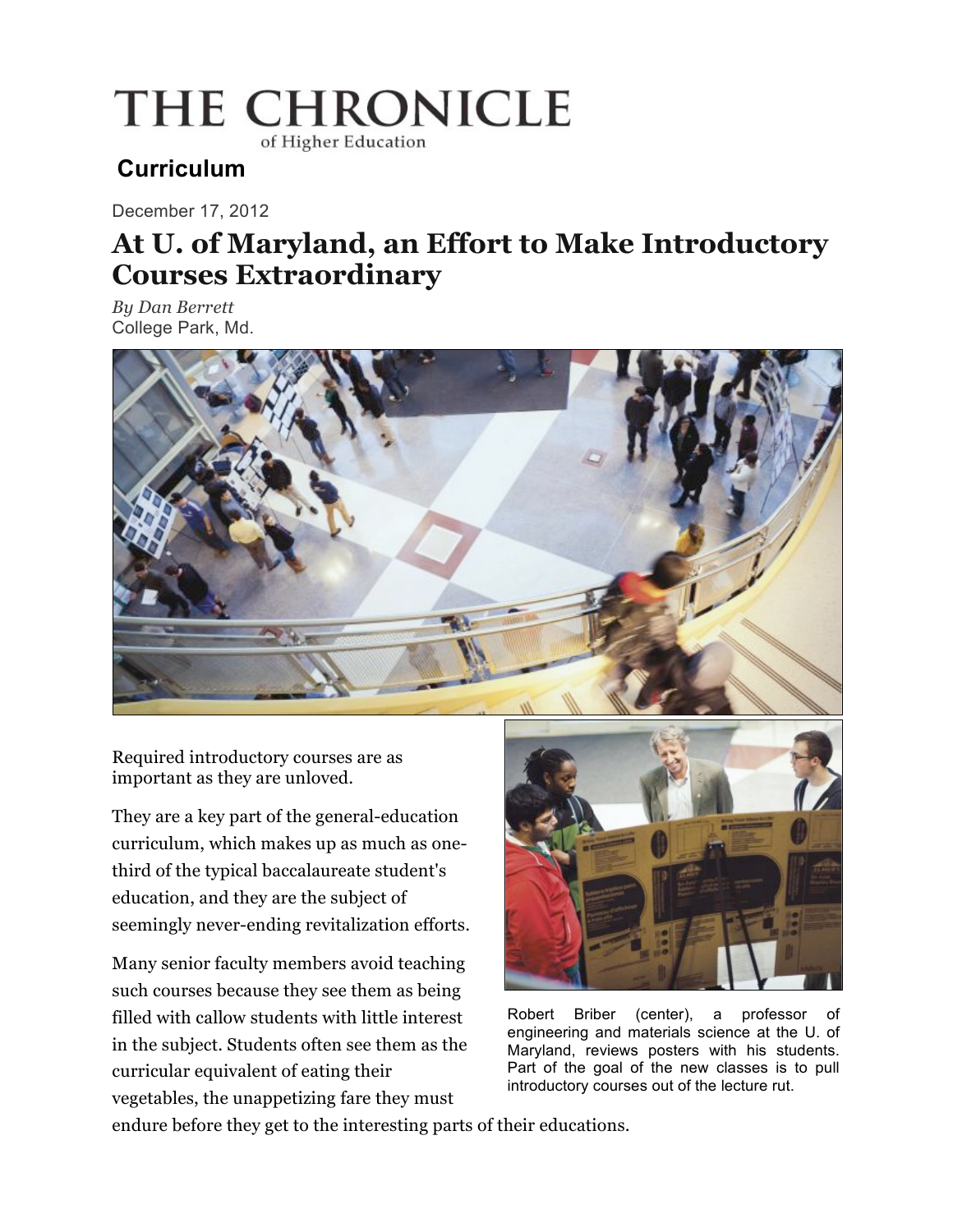Critics argue that such distaste is well founded. These courses typically take the form of a slog through a discipline's "greatest hits," can prove to be deadly to students' curiosity, and often serve as gatekeepers that keep them from advancing.

The University of Maryland at College Park thinks it may have found a way to make these courses more engaging and rigorous. New and retooled introductory courses, called the "I-Series," have spread campus-wide after a two-year pilot. This fall, all incoming freshmen must take at least two I-Series courses as part of a new set of core requirements.

The "I" refers to a litany of higher-education buzzwords beginning with that letter, including imagination, inspiration, and innovation.

Jargon aside, the courses are organized around provocative questions or propositions. They have titles like, "Is America Destined to Fall by 2076?," "Rise of the Machines: Artificial Intelligence Comes of Age," and "Economics and the College Affordability Crisis."

"They are not run-of-the-mill, staid introductory courses with a set body of knowledge the students memorize and regurgitate," says Donna B. Hamilton, the university's associate provost for academic affairs and dean for undergraduate studies, and the driving force behind the I-Series.



Undergraduates working in teams present their research on advanced materials to Mr. Briber during the poster session. Intended as a general-education course, each year his class attracts a handful of engineering students interested in learning about unusual materials.

The courses bring the meaty stuff of a discipline—its debates, approaches to problems, and ways of viewing the world—to freshmen and sophomores, rather than reserving such intellectual pleasures for upperclassmen and graduate students. And many of them are taught by senior faculty who have not led an introductory course in years.

But reality has a way of intruding on ambitions, as Ms. Hamilton is aware. While many colleges have created small freshman seminars as a way of revitalizing their generaleducation curricula, such an effort would be prohibitively expensive at College Park, with its 26,000 undergraduates.

Ms. Hamilton hopes the I-Series will offer the best of both worlds: large class sizes that are affordable at a big institution but taught in a way that offers more engagement than a typical lecture. She hopes her institution's strategy will ultimately prove realistic and long-lasting. Administrators and faculty committees set the expectations. Faculty members decide how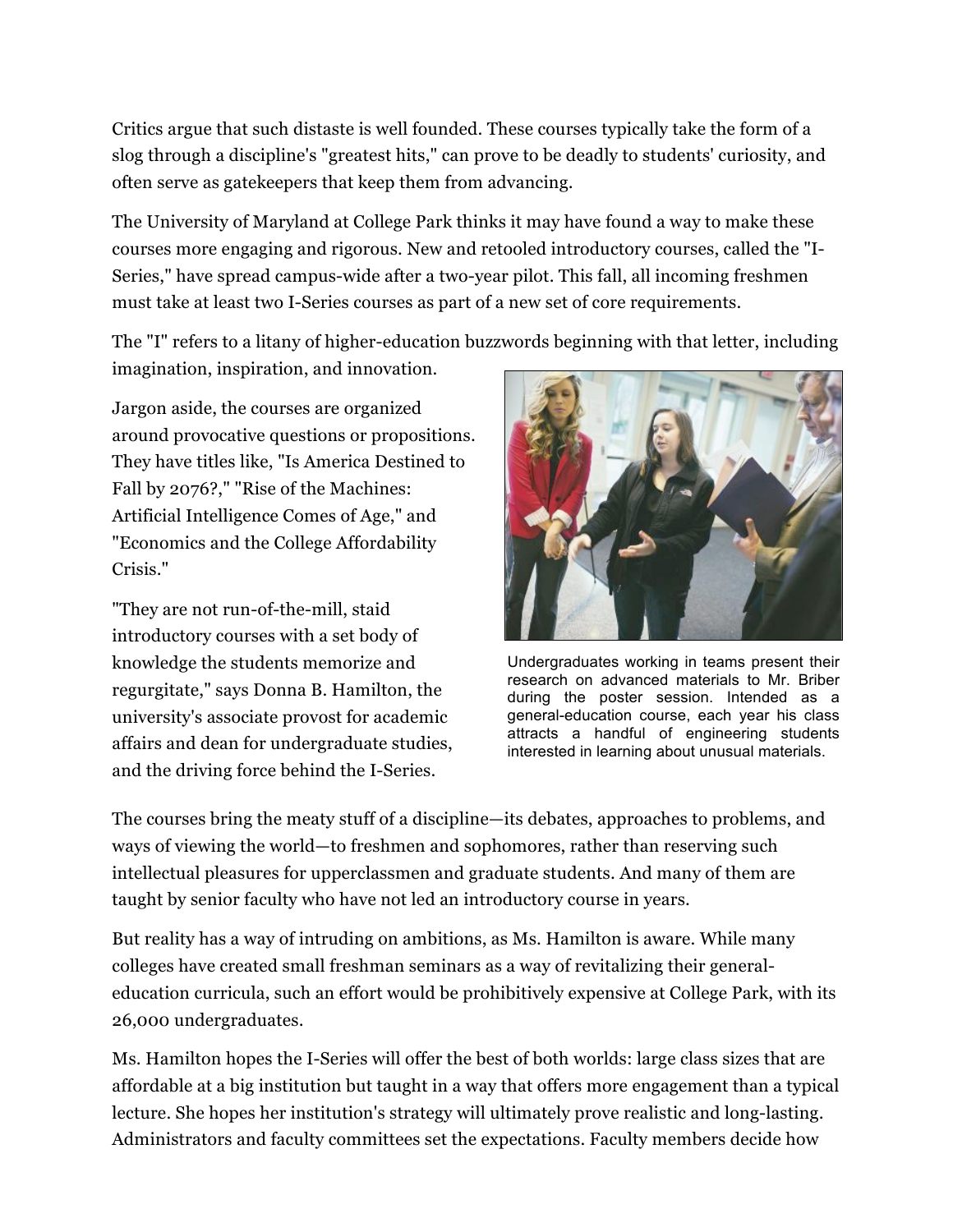best to retool their courses or to invent new ones, for which they earn \$5,000. The budgets of departments, colleges, or programs also receive \$110 for each student enrolled in a course.

"It took a force of will to say, 'We're going to make an impact on our undergraduates,'" Ms. Hamilton says, "and make clear that this really, really counts and this really matters."

#### **Kindling Interest**

Many administrators have made similar pronouncements only to see their efforts stymied by institutional inertia and complexity, says Carol Geary Schneider, president of the Association of American Colleges and Universities, a membership organization that advocates for high-quality liberal education.

Such frustrations do not seem to have discouraged the perpetual effort to improve general education. More than half of the 433 chief academic officers surveyed by the association in 2009 said general education had increased in priority at their institutions, and 89 percent were making some change in this part of the curriculum.

The general-education curriculum generates such intense interest, Ms. Schneider says, because it usually represents the largest academic endeavor on a campus, and it tends to serve as the vehicle for many academic expectations. General-education courses are supposed to be distinctive and reflect the college's values while also providing students with core skills like quantitative reasoning, oral and written ability, and critical thinking. Maintaining focus on such disparate goals can be difficult, though, especially after the faculty committee and provost's office start rethinking other parts of the curriculum.

The factor that will ultimately determine whether College Park's efforts pay off, Ms. Schneider says, is how well faculty members are supported in changing how they teach. Ms. Hamilton's office approves I-Series syllabi and offers faculty members help in revising them. Workshops and teaching consultations are also available.

"There's no reason why in a class of 60 you can't have collaborative learning going on," Ms. Schneider says. But "it's harder, and it takes skill."

To help develop these skills, faculty members teaching the I-Series courses have been meeting throughout the semester to share strategies and exchange ideas. At a recent session, several faculty members described their plans to "flip," in whole or in part, their courses the next time they taught them. Students might watch lectures online outside class and spend time in class working together to apply what they learn.

Other faculty members have tried more incremental methods.

David B. Sicilia, an associate professor of history, said he wondered at first how he could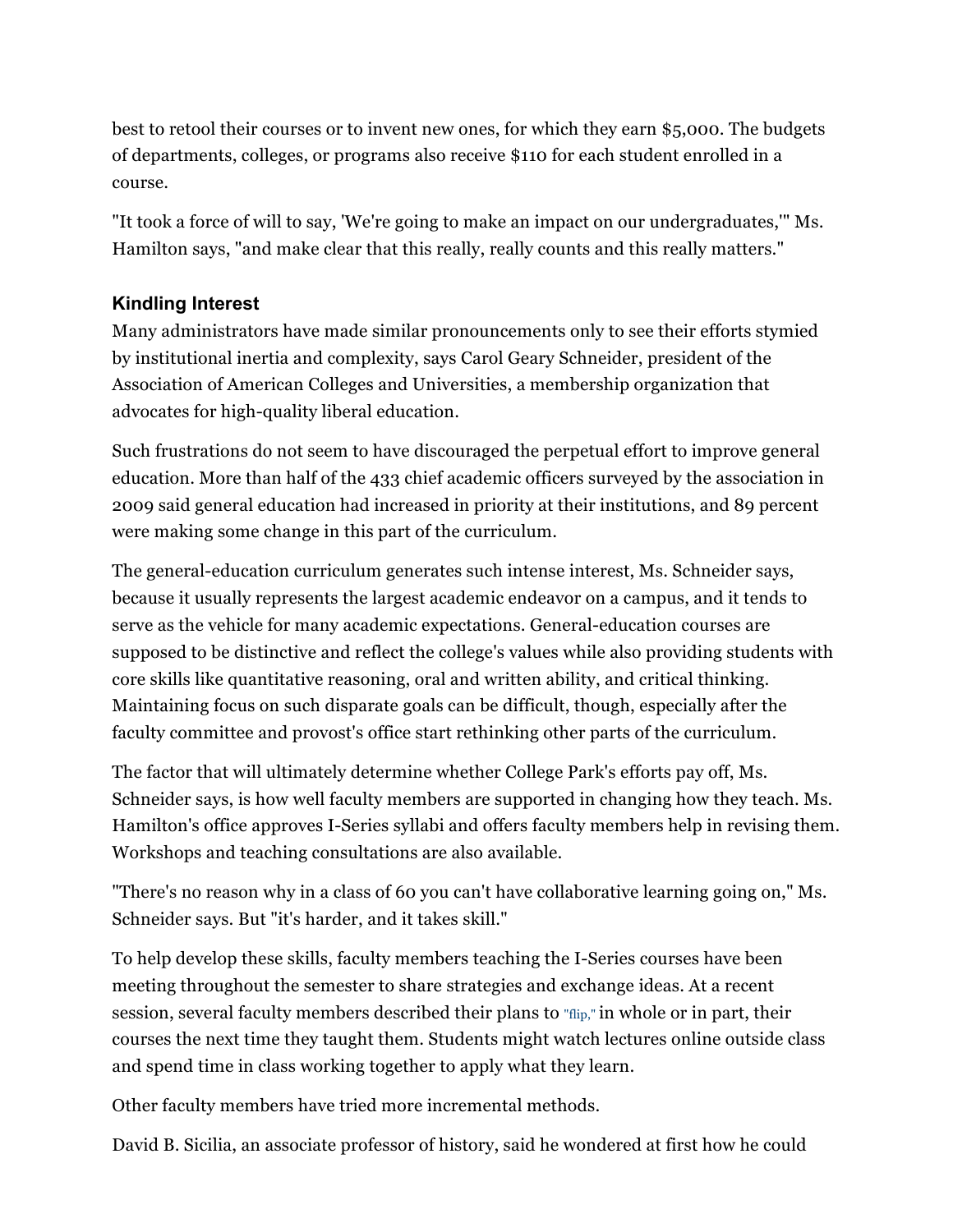make his course, "Moneyland: Business in American Culture," which bore all the hallmarks of a lecture, feel less like one.

He also wanted the 100 students in his course to feel history on a visceral level. He tried role-playing, casting some of his students as employees of Chemical and Chase Manhattan banks during their merger in the mid-1990s.

During his lecture, he called on several students. Using company documents as primary sources, he explained that "business units" had been reorganized and the students had either not been "selected" for a position or their job had been "eliminated."

Some were speechless, he recalls. Others asked how they could keep their jobs. Mr. Sicilia stuck to the antiseptic text laid out in the documents. To flesh out the context, he quoted the statements made by the bank's top executive at the time and cited reactions of fired employees.

"That became very experiential for the students," he told his colleagues during the faculty meeting. "That starts to feel to me to be really different from what we do in regular lecture courses."

While he has tried similar exercises in other courses, Mr. Sicilia says he might not have attempted it in a large introductory course had he not been teaching in the I-Series. "There's just an overall cultural message that we get from administration to try to be more innovative and creative," he says. "It's made our general-education curriculum a lot more interesting and a lot more relevant."

#### **Unexpected Results**

Large class sizes can make innovation more difficult, say many faculty members in the history department at College Park. As course sections grow to more than 100 students, discussion sections become unwieldy, which places a burden on teaching assistants.

In such cases, the pedagogical shifts can be relatively modest, though still effective. Richard Bell, an associate professor of history, started incorporating field trips to sites of historical interest for his course, "Pursuits of Happiness: Ordinary Lives in the American Revolution," which teaches the social and cultural history of the time.

He also earns high praise from his students for a simple tactic: He stops his lectures every five or 10 minutes to ask them questions, and he listens to their answers.

During a recent lecture, he described the experience of Molly Brant, a Mohawk woman who was the consort of the head of Indian affairs for England. Mr. Bell recounted key moments from her life in vivid detail. Though she and her eight children were emotionally bereft after her mate's death, they drew upon material wealth—including two pairs of green velvet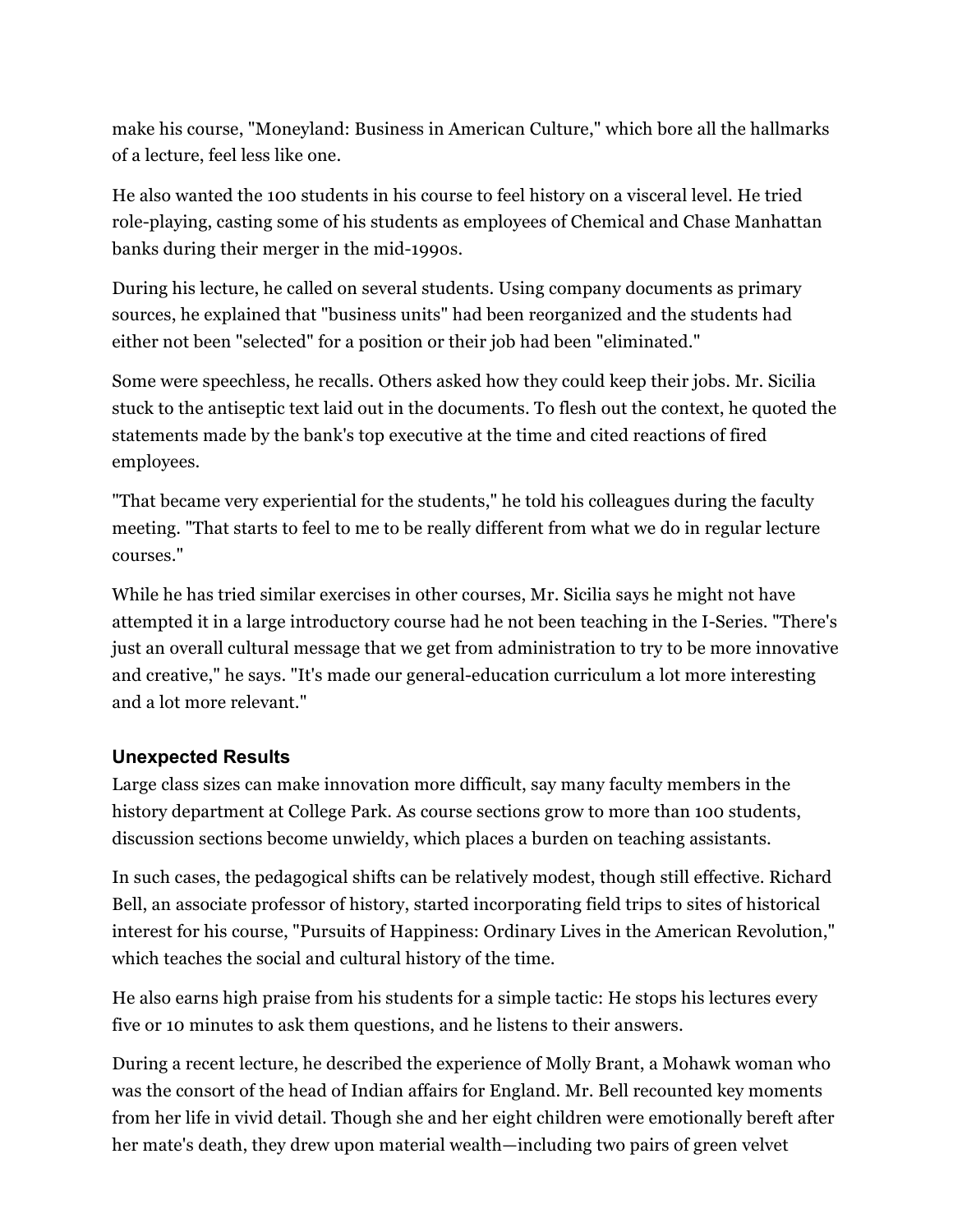leggings, fine china, and a violin—to remake their lives.

Mr. Bell asked his students how we might know these things about her. What sources might survive?

A few hands go up.

"Justin?" Mr. Bell says.

"Journals," the student offers.

"Alex?"

"Trade receipts."

"What use would trade receipts be?" Mr. Bell asks.

They would show where she was traveling and maybe with whom, the young man explains.

Paintings, says another student. Diplomatic records, offers yet another.

Mr. Bell says the students' ideas are good, but he explains that accounts written by ordinary people from so long ago rarely survive, if they ever existed. Brant's story can be recovered because she appears in the writings of others, he says.

The discussion of historical methods is part of the course's design. While most introductory history surveys lean heavily on secondary sources, or works by other historians, Mr. Bell draws almost exclusively on primary ones.

"For better or worse, the only historian they hear from is me," he says in an interview. While his students may not have the chance to weigh competing claims made by historians, they do get to see how historians marshal primary sources to build an argument and try it themselves.

Most students appreciate being taught the tools of the discipline, but at least one of Mr. Bell's students says she prefers the survey, which provides an overview of significant dates, events, and people. Dominique D'Anthony, a junior majoring in neurobiology and physiology, praises Mr. Bell, but she thinks the course is better suited to history majors.

"I don't think it's valuable as a 100-level course," she says. "What I think they should be focusing on in my one history class is a broader view."

Some students like the angle offered by I-Series courses, and take the courses even though they do not have to.

Each semester a handful of engineering students take "Materials of Civilization," says Robert M. Briber, chair of the department of materials science and engineering. He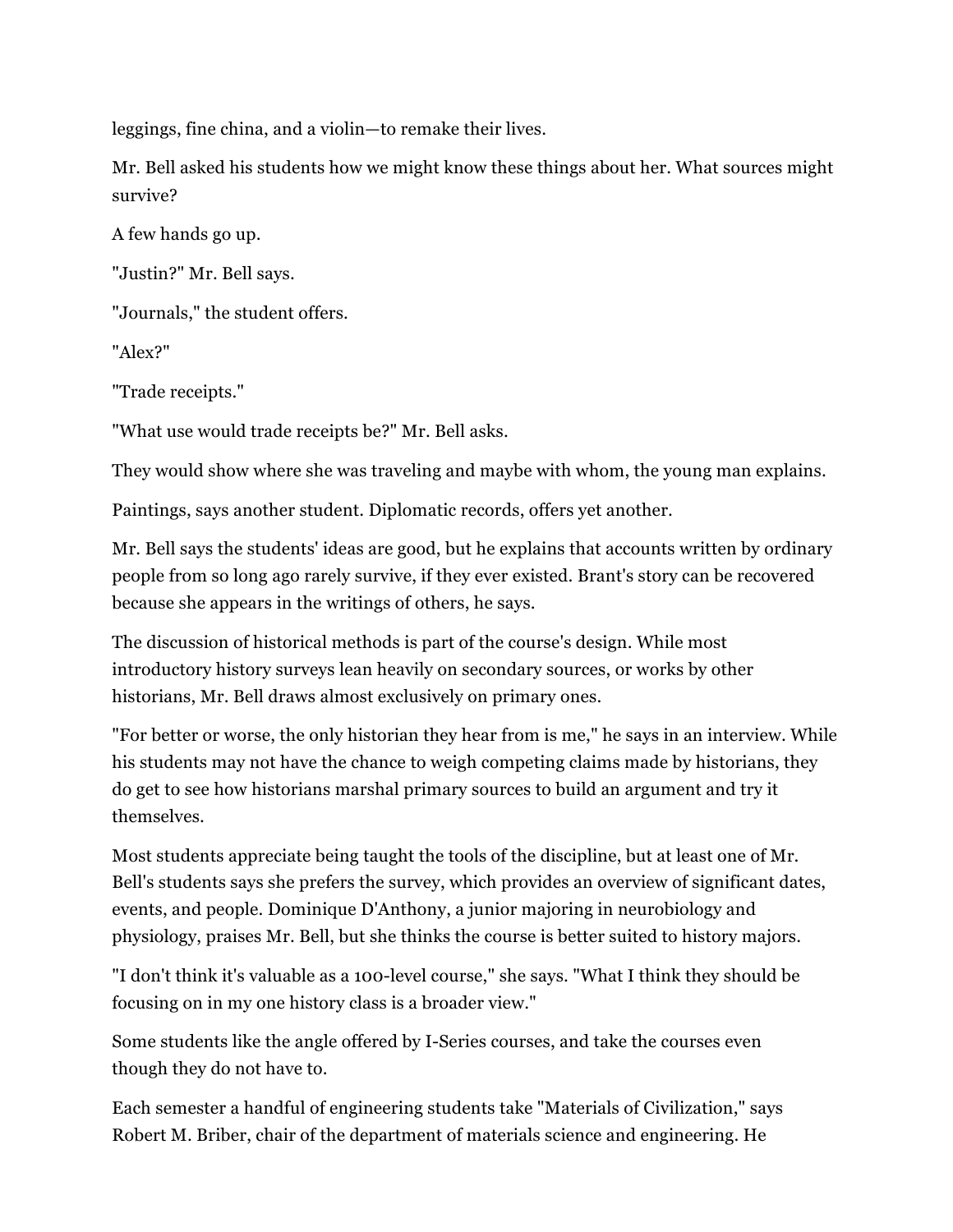suspects they enroll because they want to learn more about unusual uses of materials.

For instance, Mr. Briber assigns his students to take home a paper clip made of a nickeltitanium alloy. After bending the paper clip, they blast it with a hair dryer. The heat returns the clip to its previous shape. The students must then look up the alloy's applications in patent literature and write about how it is used.

"They learn a bunch of science and physics," Mr. Briber says of his class, "but it's not dry Physics 101."

For other faculty members, I-Series courses have led them to rethink how they teach students in their major. In "Design in Practice," Madlen G. Simon, an associate professor of architecture, teaches the iterative process, called "design thinking," that architects and designers use to solve problems. Her students design a chair and a dormitory, coming up with seven different concepts for each.

"They did it in a rigorous way," she says. The students studied existing models and learned how architects draw. "They failed all over the place."

The process of trying and failing, and coming up with new designs, is what working architects do. But architecture majors don't get there as fast as the freshmen and sophomores in Ms. Simon's I-Series course. They must first plow through gateway courses, including a broad introductory survey, two history courses, physics, and calculus.

By the time architecture majors have the opportunity to design, they are juniors, and much of their ardor for the discipline has ebbed. Ms. Simon thinks that approach is one cause of attrition from the program.

"I've realized from teaching this course," she says, "that bringing the students right inside and letting them experience what it's all about works much better."

#### **Real Relationships**

Initial evidence suggests that the I-Series courses have been well received.

Of the 700 students who took these courses last spring, 83 percent said the courses helped them to think about relevant, complex problems and to understand the political, social, economic, and ethical aspects of them.

"Students who've taken pilot versions of I-Series courses have loved them," says Margaret Austin Smith, a doctoral student in sociology who is doing ethnographic research on the courses. "I've heard nothing but rave reviews."

The chief complaint seems to be that the courses are difficult, she says. Students she has interviewed have also said they want to be able to have a dialogue with their professors but